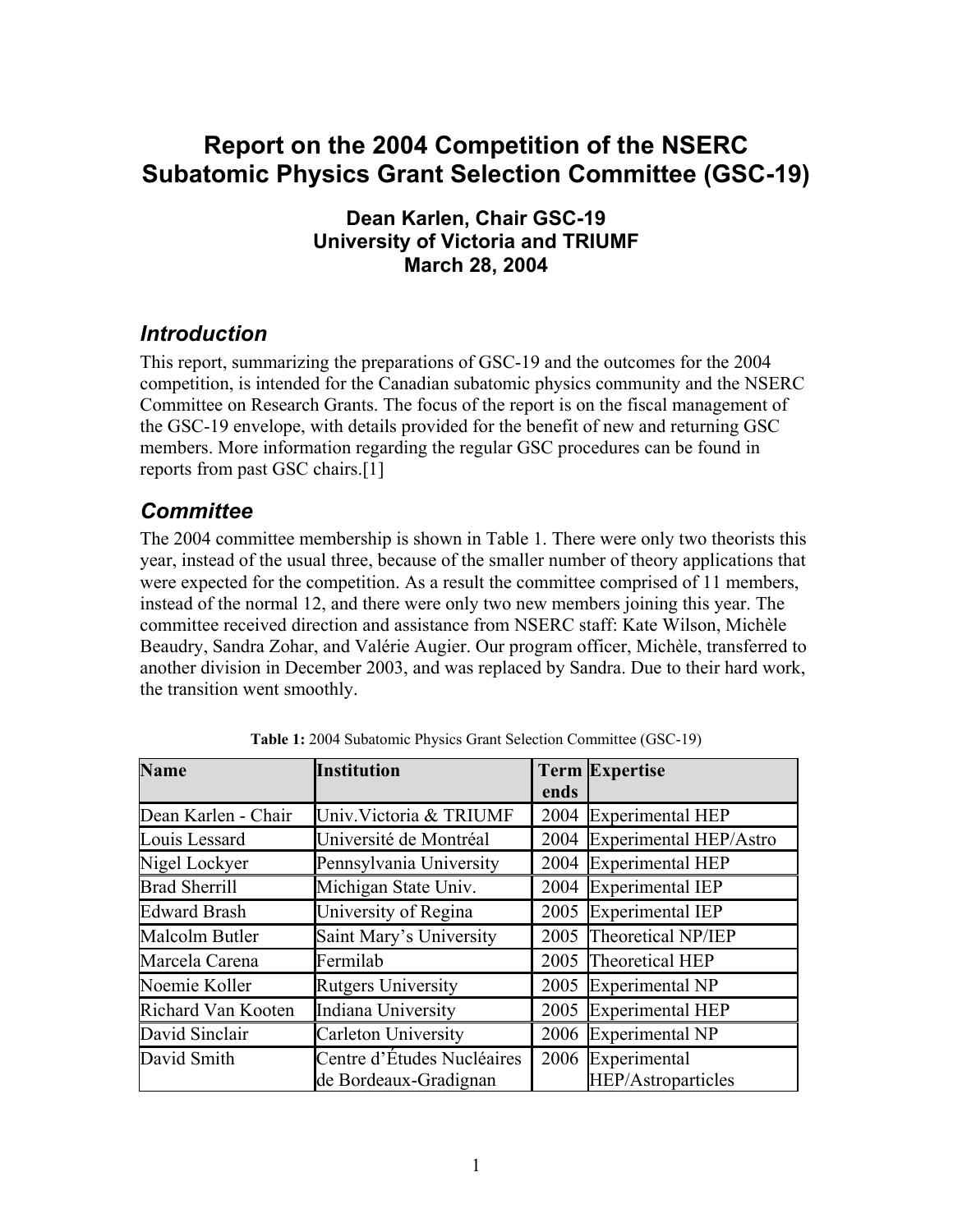## *Preparations for the 2004 competition*

#### **Site Visits**

The GSC site visits this year were to the west coast institutions. It began on Sunday, October 5, 2003, with a one day policy and orientation meeting in Victoria for the GSC members. On Monday, the committee visited the University of Victoria and on Tuesday, TRIUMF. Wednesday morning was devoted to the University of British Columbia, and in the afternoon, the committee heard presentations at TRIUMF from representatives from Simon Fraser University.

The purpose of the site visits is informational, not for evaluation of grant applications. It serves to provide information to the community about NSERC and the GSC processes. It allows the community to give feedback to NSERC, and allows the committee to see the research environment firsthand, especially important for foreign GSC members who may not be familiar with Canadian university conditions.

Site visit reports were written and are available to this committee and subsequent committees to follow up on important issues identified by the GSC.

#### **External reviews**

External review committees are set up each year to provide a detailed evaluation of certain large grant requests, or to review the progress of ongoing projects. These committees include the GSC chair and usually one or more other GSC members. Their reports are made available to the entire GSC, as appropriate. In July, a review of TIGRESS found that the conditions from the 2003 competition award were satisfied and recommended that funds be released by NSERC for the purchase of the detector elements. At the beginning of November, a committee met with the ATLAS/Canada group to review the progress of the experiment and to consider its application for funding for costs to complete and install the detector, and two smaller associated equipment grants. At the end of November, the SNO agency review committee science subcommittee was supplemented by three GSC members for a progress review and a detailed examination of the grant requests to continue SNO operations and University groups. In December a committee met with the proponents of large astroparticle and neutrino grant requests, a relatively new and growing area for GSC-19. Finally, a committee met with the TWIST collaboration in January, to review its progress.

## **Large Project Day (February 6, 2004)**

On the day prior to the start of the competition, a number of large projects were invited to make short presentations to the GSC. The groups were asked to respond to written questions provided well in advance from the GSC. Oral questions also followed their presentations. The GSC heard presentations from Jean-Michel Poutissou on TRIUMF and Richard Keeler on IPP.

## *2004 Competition prognosis*

A summary of the budget information as known during the 2004 competition is shown in [Table](#page-2-0) 2 and compared to the previous two competitions.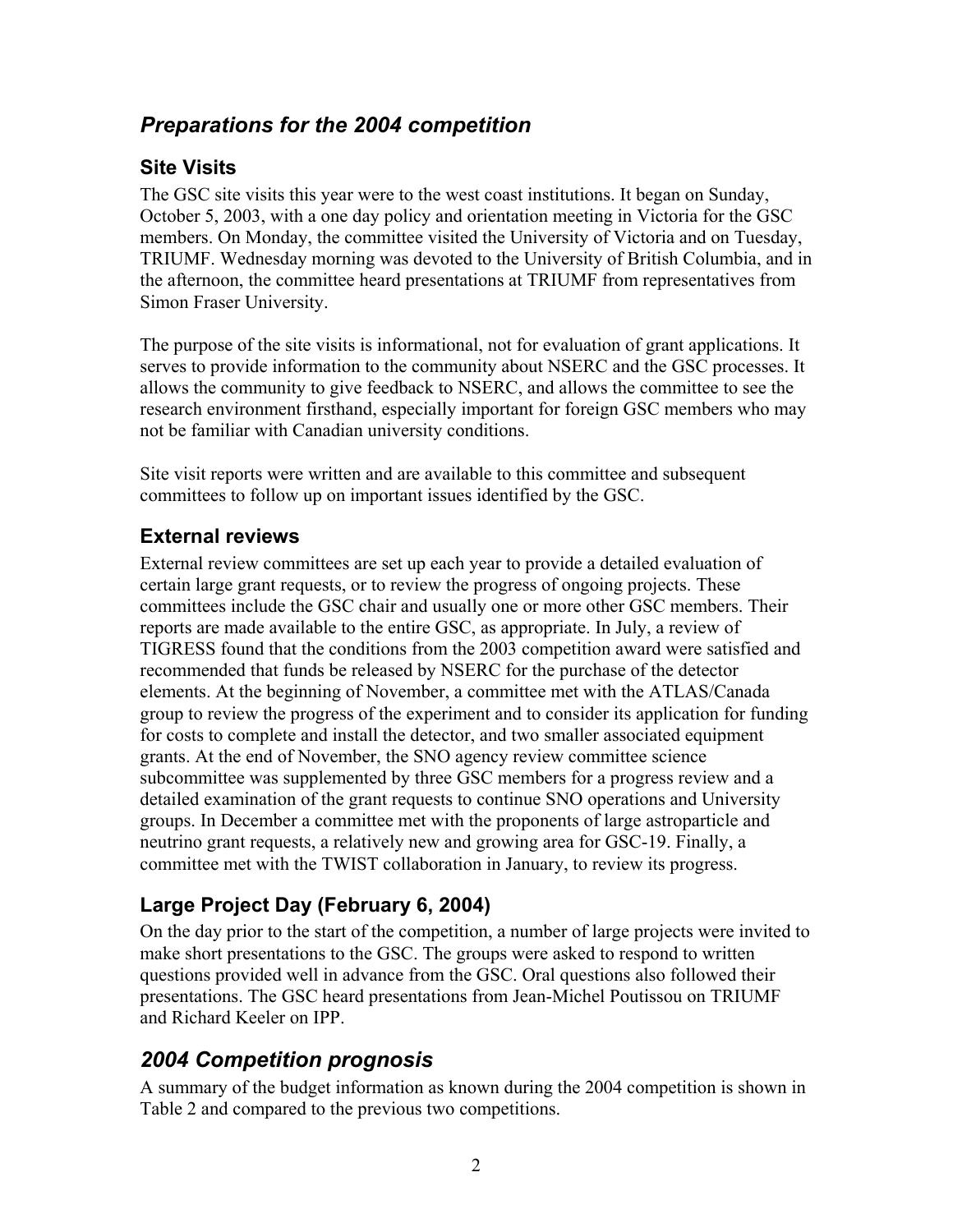|                              | <b>FY2002</b> | FY2003    | <b>FY2004</b> |
|------------------------------|---------------|-----------|---------------|
| Base envelope                | 20,940        | 21,170    | 21,515        |
| Carry forward                | $-50$         | 799       | 764           |
| Other increments*            | 250           | 768       | 371           |
| RTI/SRO taxes*               | 0             | -732      | $-225$        |
| <b>Overall envelope</b>      | 21,140        | 22,005    | 22,425        |
| Funds already committed      | $-7,352$      | $-12,539$ | $-13,214$     |
| <b>Total funds available</b> | 13,788        | 9,466     | 9,211         |
| Number of grant requests     | 80            | 63        | 64            |
| Total requested              | 17,475        | 15,108    | 15,589        |
| Total awarded                | 12,989        | 8,701     |               |
| Balance                      | 799           | 764       |               |
|                              |               |           |               |

<span id="page-2-0"></span>**Table 2:** Budget data (in k\$) as known during the 2004 competition

\* estimates for 2004

The line "Other increments" includes new funds from NSERC in support of new applicants with amounts of (230k, 230k, 285k) in the three years. The reallocation process resulted in 155k and 86k coming into our envelope for the past two years. In 2003, a large amount of unspent funds were "found" and added to our envelope. That year the envelope was taxed 732k because of the moratorium on the equipment grants in other GSCs. For 2004, a smaller tax of 89k was calculated, but an additional tax of 136k for the new Special Research Opportunities (SRO) program is also applied. Our community can apply for grants through the SRO program and any funds awarded will come from outside our envelope. The CRO and IOF programs have been absorbed into the SRO.

On the surface, the prognosis for the 2004 competition looked similar to that of 2003, in terms of funds available, number of applications, and total amount requested. An important difference, however, is that a much larger portion of the available funds was needed to maintain the ongoing operations of the existing program for 2004.

Prior to competition week, the need for ongoing operations was estimated by the sum of all returning grants, a total of \$7.8M. Since none of the projects being renewed appeared to warrant significant drops in support, a similar amount would be needed to continue these projects in 2004. This would leave only \$1.4M in discretionary funds, with which the GSC could allocate to new requests, increased operations of the ongoing program, and banking for the future. In fact, the amount of discretionary funds was substantially smaller, since the GSC is constrained to have a high success rate for new applicants and follow the reallocation awards. New grant requests in the competition amounted to \$4.4M, while increases to existing operating grants totaled \$3.3M.

The situation for the 2005 competition was also forecast under similar assumptions. If the entire \$9.2M in the 2004 competition was allocated to ongoing operations, the 2005 budget would have a shortfall of almost \$0.6M, if operations were to be kept at a constant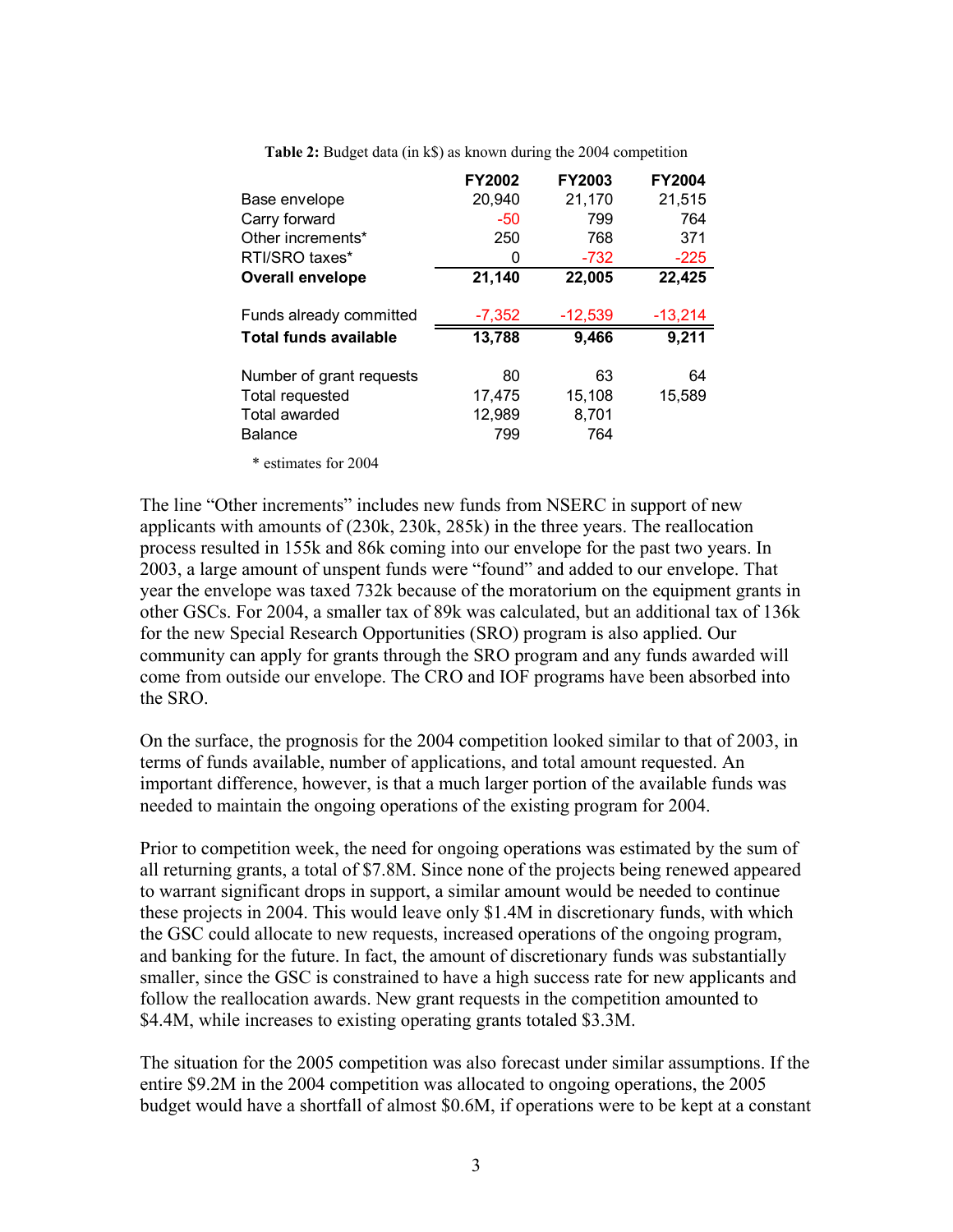level in that competition. In addition, a few large new important projects are expected to be proposed for the next competition. There was significant pressure, therefore, to keep operational expenditures in control in the 2004 competition, and to reserve some funds for the 2005 competition.

In comparison, the 2003 competition was relatively easier. There was a larger amount of terminated grants, a reduction in the ongoing commitments, a reduction in operations due to a few downsized experiments, and a larger increment to the overall budget. For that year, \$3.6M in new grant requests were awarded, including significant capital commitments made in support of the ISAC II program, and almost \$0.8M was banked for the 2004 competition. The ISAC II capital investments were spread over many years, and put significant pressure on the 2004 and 2005 competitions.

[Table](#page-3-0) 3 shows the data used for discretionary funding estimates for the 2004 and 2005 competitions prior to the 2004 competition. Also shown are the figures for 2003, to show how these change from year to year. It should be noted that the actual discretionary amounts can be higher, if some renewed operating grants are reduced from the previous year, as was the case for 2003.

<span id="page-3-0"></span>**Table 3:** Data used for simple estimates of the discretionary funds are shown for the 2003 – 2005 competitions, prior to the 2004 competition. All amounts are in k\$. The term b corresponds to the multiyear awards given for 2005 in the 2004 competition. The term c corresponds to the single year operating grants given for 2004 in the 2004 competition. The 2005 estimates are shown for a worst case scenario, in which the 2004 competition spends its available budget on operations  $(b + c = 9.211)$ . The bottom row shows the amounts requested for new grants and increases to renewal of operating grants. The discretionary funds can be allocated to these areas.

|    |                                        | 2003   | 2004   | 2005        |
|----|----------------------------------------|--------|--------|-------------|
| ιA | Overall envelope                       | 22,005 | 22,425 | 22,066      |
|    | B Continuing grants                    | 12,539 | 13,214 | $5.958 + b$ |
|    | C Operating renewal from previous year | 5,512  | 7,841  | $7,494 + c$ |
| ID | Estimated discretionary funds (A-B-C)  | 3,954  | 1,370  | $-592$      |
|    | New and increased operating requests   | 9,596  | 7.748  |             |

#### *Competition process*

#### **Round 1**

In round 1 of the competition, the grant requests are examined in the most detail. Committee members are familiar with all the requests, but in order to ensure each application is given careful consideration, two referees are assigned to each request. During round 1 the referees present the request to the full committee and give independent funding recommendations. General discussion follows. After a general understanding of the main issues, the committee comes to a consensus whether to fund and the duration. The funding levels are voted upon in a secret electronic ballot, and the median is assigned as the award amount for this round. The process proceeded according to schedule and took 3 full days to complete. In the third day, the committee broke into two; a theory subcommittee, and a computing/ equipment/ MFA subcommittee. During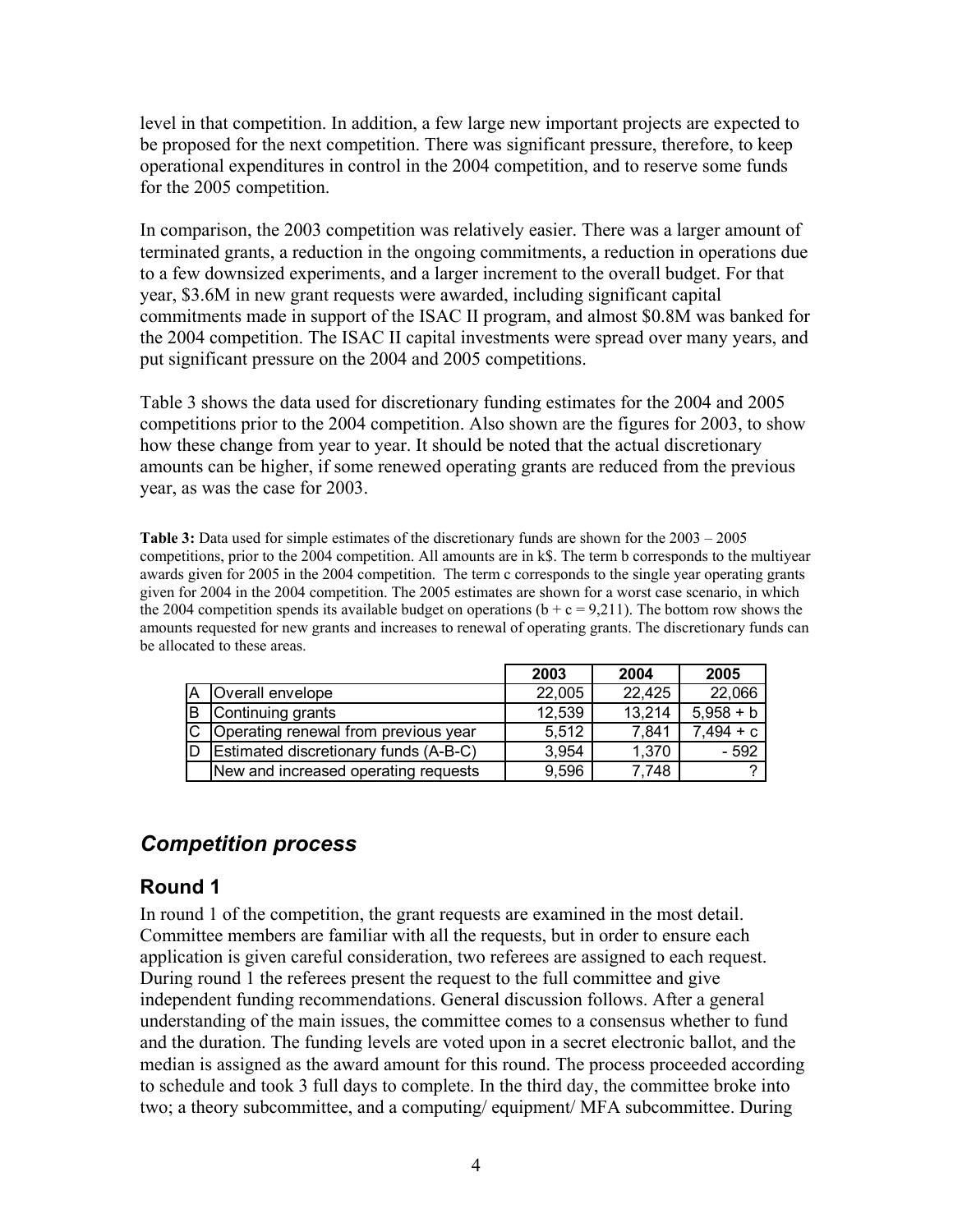the round 1 process, no budget tally is performed, so that all applications are treated equally.

Prior to the beginning of the competition, the chair made it clear to the committee that the budget situation was much more difficult than in the previous two competitions and the referees were asked to be very strict in their funding recommendations. This point was stressed in order to prevent the round 1 budget from being in significant shortfall. It was noted by the chair and others that the round 1 process in fact was significantly harsher to applicants than in the previous competitions.

## **Round 2**

Prior to the start of round 2, a tally of the round 1 awards was made, and remarkably the 2004 budget was overspent by only \$52k. This should not be taken out of context to suggest that SAP is not facing serious budgetary pressures. A large number of worthy applications were not funded, or funded well below an optimal amount, because of our decision to apply harsh criteria in round 1.

The estimated discretionary funding for 2005 was also reevaluated, using the round 1 award amounts. Under the assumption that operation renewals would need to be maintained for 2005, the budget would be overspent by \$0.5M. That is, if no changes were made, the 2005 budget would be balanced by reducing operating renewals from \$8.5M to \$8.0M and making no new awards. This was not considered to be an acceptable situation for the subatomic physics community. In order to leave reasonable discretionary levels for the 2005 competition, additional reductions in round 2 would be necessary at a level of approximately \$1M summed over the two years, 2004 and 2005.

Prior to round 2, a number of summary tables were presented by the chair to the committee showing the large new awards, the large changes to previous operating awards, the theory awards in comparison to previous levels of support, the funding of first time applicants, and the list of projects that were rated low for merit or need for funds. These were considered to ensure fairness and to check that constraints on the GSC for the support of new applicants and theorists were being applied.

In round 2 all applications were considered again and, in general, additional reductions were made by consensus. The process took a full day. The total awards for 2004 were reduced by nearly \$0.7M. This brought the discretionary estimate for 2005 back to a positive level of about \$0.7M, but still less than the discretionary amount for the current competition.

## **Round 3**

On the final day, a third round took place, in which a few applications, selected by committee members, were discussed. Some changes in award levels were made through consensus. The committee agreed that should any additional funds enter the envelope for the 2004 competition, they would be applied to the carry-forward. The remainder of the day was devoted to the completion of the notifications of decision. The referees for the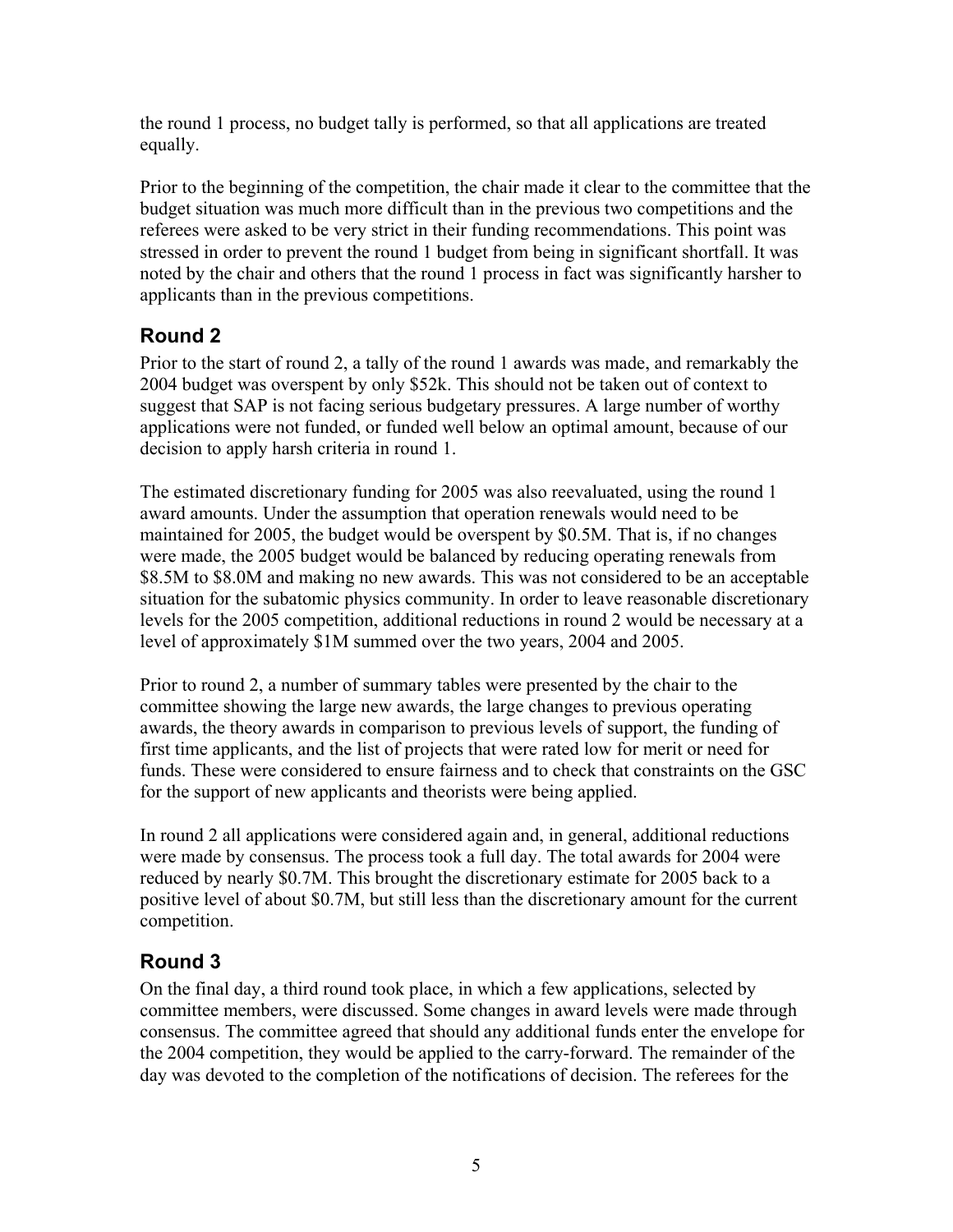applications are responsible for providing the initial drafts of the comments to be sent to the applicants in April which indicate how the committee arrived at its recommendation.

#### *Summary of award recommendations*

One quarter of applications were not recommended for funding this year. In the previous two years, the unfunded fraction was less than 10%. This is another indication of the difficult budget pressures that the GSC felt this year. A breakdown of the requests and awards is shown in [Table 4.](#page-5-0)

|               | number of | requested    | number of | awarded      |
|---------------|-----------|--------------|-----------|--------------|
| Type          | requests  | amount (k\$) | awards    | amount (k\$) |
| Individual    | 28        | 2,044        | 22        | 1,068        |
| Group/Project | 20        | 10,353       | 18        | 7,079        |
| <b>MFA</b>    | 3         | 410          |           | 240          |
| Equipment     | 13        | 2,782        | 6         | 236          |
| <b>Total</b>  | 64        | 15,589       | 48        | 8,623        |

<span id="page-5-0"></span>**Table 4:** Grant requests and awards for the 2004 competition divided into grant types.

#### *Evolution of the subatomic physics envelope*

The spending from the subatomic physics envelope is shown in [Table 5,](#page-5-1) divided into the disciplines. Note that large changes from one year to the next within a discipline are usually a result of capital expenditures. Due to the tight budget, the GSC did not recommend any large capital awards in this competition, as seen in [Table 4.](#page-5-0) The spending for 2001 was smaller because of the large repayment of debt that year.

| <b>Discipline</b>         | 2000   | 2001   | 2002   | 2003   | 2004   |
|---------------------------|--------|--------|--------|--------|--------|
| Heavy Ion, Nuclear, SAL   | 863    | 862    | 859    | 544    | 501    |
| IEP - Offshore            | 686    | 845    | 987    | 968    | 1,065  |
| TRIUMF (Non-ISAC)         | 683    | 646    | 781    | 581    | 545    |
| <b>TRIUMF (ISAC)</b>      | 1,246  | 1,001  | 1,427  | 2,764  | 3,246  |
| Astroparticle             | 168    | 274    | 672    | 739    | 804    |
| <b>SNO</b>                | 3,586  | 3,641  | 4,265  | 4,265  | 4,390  |
| <b>ATLAS</b>              | 4,990  | 3,278  | 3,316  | 3,480  | 2,763  |
| <b>B</b> physics          | 650    | 650    | 804    | 1,017  | 926    |
| Rare K                    | 544    | 926    | 1,060  | 470    | 900    |
| Tevatron                  | 220    | 250    | 324    | 574    | 702    |
| <b>OPAL</b>               | 1,375  | 418    | 503    | 211    | 53     |
| HERA                      | 1,205  | 1,135  | 1,040  | 875    | 727    |
| <b>Future accelerator</b> | 15     | 149    | 194    | 292    | 412    |
| <b>MFA</b>                | 1,491  | 1,517  | 1,536  | 1,826  | 1,840  |
| Computing                 |        | 179    | 287    |        | 70     |
| Theory                    | 1,920  | 2,158  | 2,347  | 2,635  | 2,898  |
| Total                     | 19,641 | 17,928 | 20,403 | 21,238 | 21,842 |

<span id="page-5-1"></span>**Table 5:** Spending (in k\$) in the different disciplines of subatomic physics. Large changes from one year to the next within a discipline are usually a result of capital expenditures.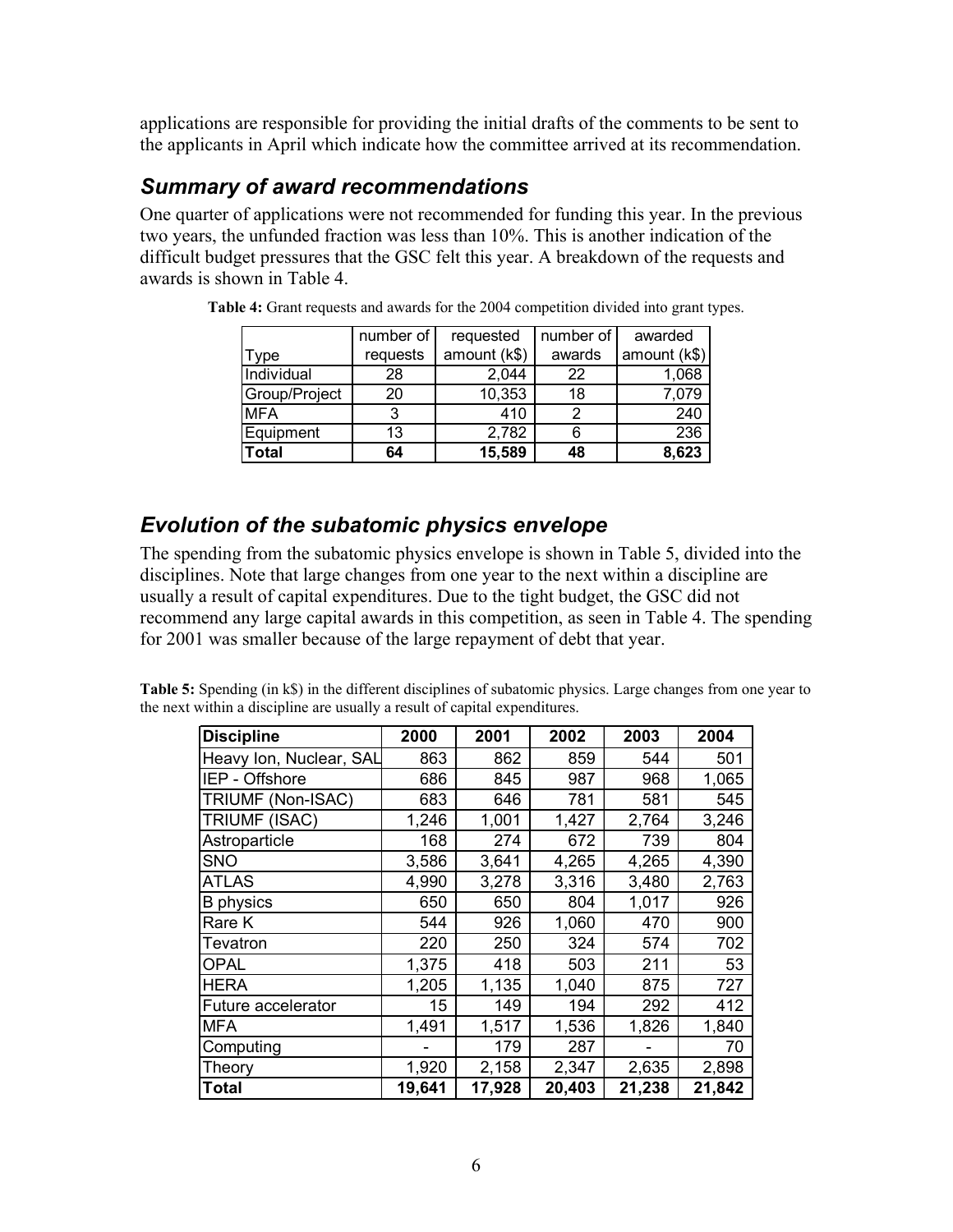#### *Reallocation process*

 $\overline{a}$ 

The results from the 2002 reallocation process were known only to the 2003 and 2004 committees. As the GSC is obligated to follow the recommendations from the reallocation committee, this section shows the standing after 2 years.

In the reallocation process, the GSC surrendered 10% of a nominal base (not including equipment and MFA amounts) and amounts for specific disciplines were requested. The first priority of the community was to restore the 10% lost for the balanced program in subatomic physics, as outlined in the 2001 Five year plan. This was not funded, and therefore a tax of 7.3[%\\*](#page-6-1) should be considered to be applied across the board. The reallocation committee made awards to the remainder of the community requests, but in some cases these were not enough to restore the discipline to their pre-reallocation levels. The reallocation changes ramp into the base budgets at 25% of the full amounts for 2003, and 18.75% for the following 4 years.

A summary of the requests and awards is shown in [Table 6.](#page-6-0) One method to calculate the net consequences of the reallocation process is to apply a 7.3% reallocation tax for all disciplines in subatomic physics. For the calculations presented here, the tax is applied to the average of the 2000 and 2001 awards as shown in [Table 5.](#page-5-1) The award after applying the tax is then multiplied by 0.25 for 2003 increment and 0.1875 for the subsequent year increments.

| <b>Proposals</b>          | <b>Request</b> | Award | <b>Tax</b> | $\Delta 2003$ | $\Delta 2004$ |
|---------------------------|----------------|-------|------------|---------------|---------------|
| <b>Balanced</b> program   | 1,384          |       | $-1,384$   | $-346$        | $-260$        |
| Highest priority projects |                |       |            |               |               |
| <b>ISAC</b>               | 325            | 175   | $-83$      | $+23$         | $+17$         |
| <b>SNO</b>                | 245            | 130   | $-266$     | $-34$         | $-24$         |
| <b>ATLAS</b>              | 360            | 190   | $-304$     | $-29$         | $-21$         |
| Particle astrophysics     | 330            | 175   | $-16$      | $+40$         | $+30$         |
| Theory and new applicants | 430            | 920   | $-150$     | $+193$        | $+144$        |
| Advanced technology       | 480            | 255   | -6         | $+62$         | $+47$         |
| development               |                |       |            |               |               |

<span id="page-6-0"></span>**Table 6:** Results from the 2002 reallocation exercise (amounts in k\$). The award values can be interpreted in different ways. One interpretation is calculated by applying a reallocation tax across all disciplines. The last two columns show the increments for each discipline for 2003 and the subsequent 4 years, respectively.

The reallocation "increments" for the highest priority projects are insignificant compared to their funding levels. The actual increases to the three other reallocation award disciplines exceed the reallocation increments. The GSC therefore appears to be abiding by the constraints imposed by the reallocation recommendations.

<span id="page-6-1"></span><sup>\*</sup> Roughly calculated as 10% times the ratio of the operating to total envelope (i.e. 13.8 M\$ / 18.8 M\$)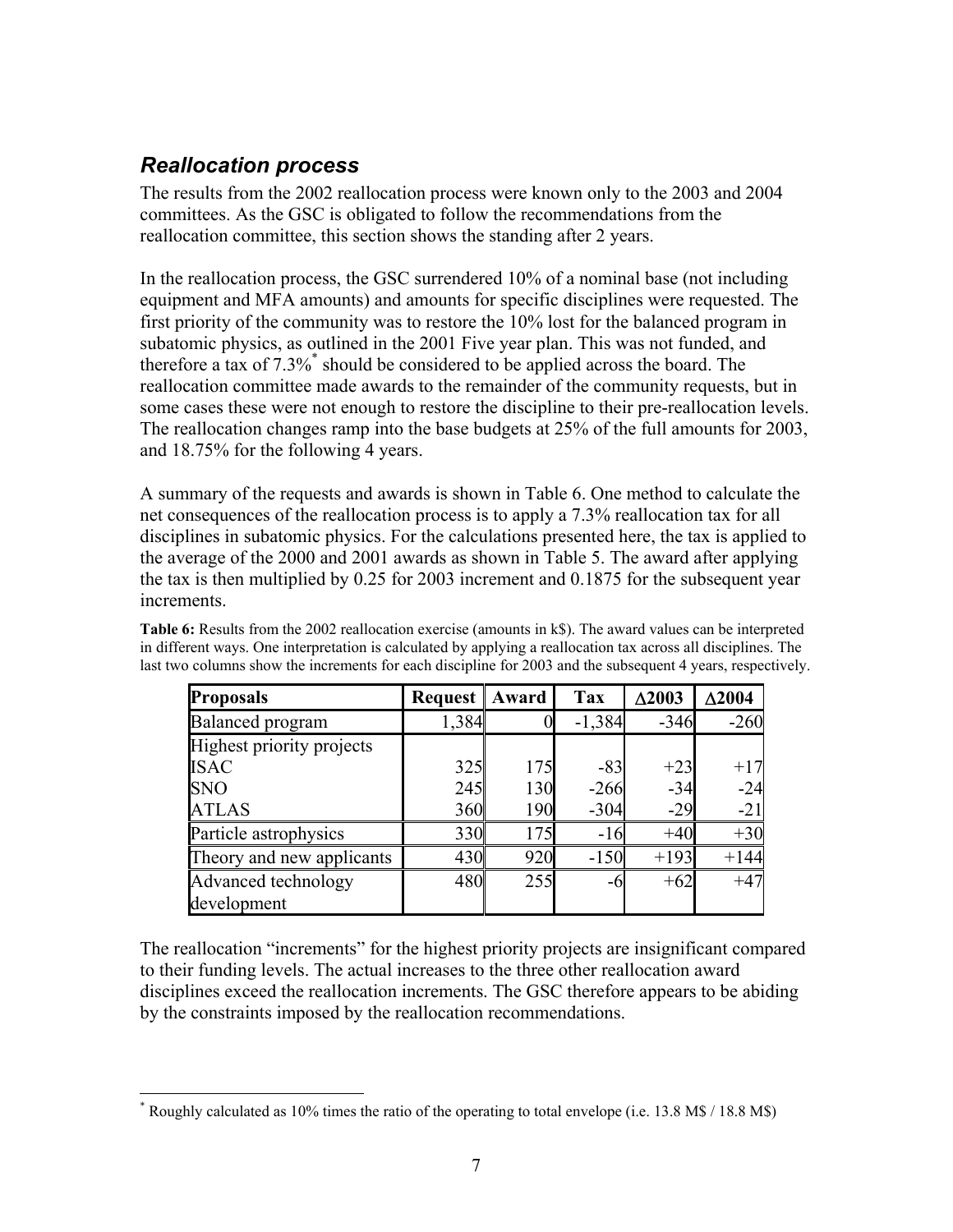In 2004 the envelope increased by \$285k for new applicants and by an additional \$144k for both theory and new applicants through the reallocation process. There were a total of 11 new applicants, for which the average award was approximately \$50k. Many of the 12 returning theorists had significant increases to their funding levels; the average increase was almost \$10k. Awards to new applicants and returning theorists exceed the increments to the envelope for those categories.

### *Five year plan*

In rounds 2 and 3, the GSC compared the funding recommendations to the five year plan.[[2\]](#page-9-1) The awards were found to be consistent with this plan, which also recommended a substantial carry forward into the final year of the plan, 2005. The planning process for the next five year cycle should get underway later this year or early next year, after the announcement of the budget for TRIUMF for the period 2005-2010. The document should be completed in time for the 2006 competition and the submission deadline for the 2007 reallocation exercise, should that take place.

## *Prognosis for 2005 and beyond*

The GSC is not provided with enough information to make accurate projections into future years. Past chairs have recommended that proponents for large projects submit their intentions using Form 180, but this has not taken hold. One of the important functions of the Five Year Plan committee is to solicit this information directly from the community.

In absence of more detailed information, the prognosis for 2005 and beyond can be estimated by examining the capital expenditures already committed and expected. Funding requirements for operational expenditures fluctuate less from year to year, although they steadily increase primarily due to new applicants.

[Figure](#page-8-0) 1 shows the committed capital expenditures over the past 8 years and the commitments made for the next 5 years. The large expenditures in 1999 and 2000 for the ATLAS project were only possible because of limited capital spending in other areas and by reprofiling the envelope, in which money was borrowed from future years and paid back, primarily in 2001. The capital expenditures in 2004 and 2005 are reaching similar levels, but now are being handled, in part, by funds carried forward from 2002.

Using the data shown in Tables 7 and 8, the discretionary funding for the 2005 competition is estimated to be \$683k. There are, however, a number of projects to be renewed in the 2005 competition that are winding down, and a savings of a few \$100k could be made to provide extra discretionary funds. If all the funds available in the 2005 competition are awarded to operations, and if operations continue at a constant level through the 2006 fiscal year, the 2006 budget will have \$1,295k available for new projects or increases of existing projects. It appears that the entire carry forward will need to be spent in the 2005 competition, given the limited discretionary funds in that year.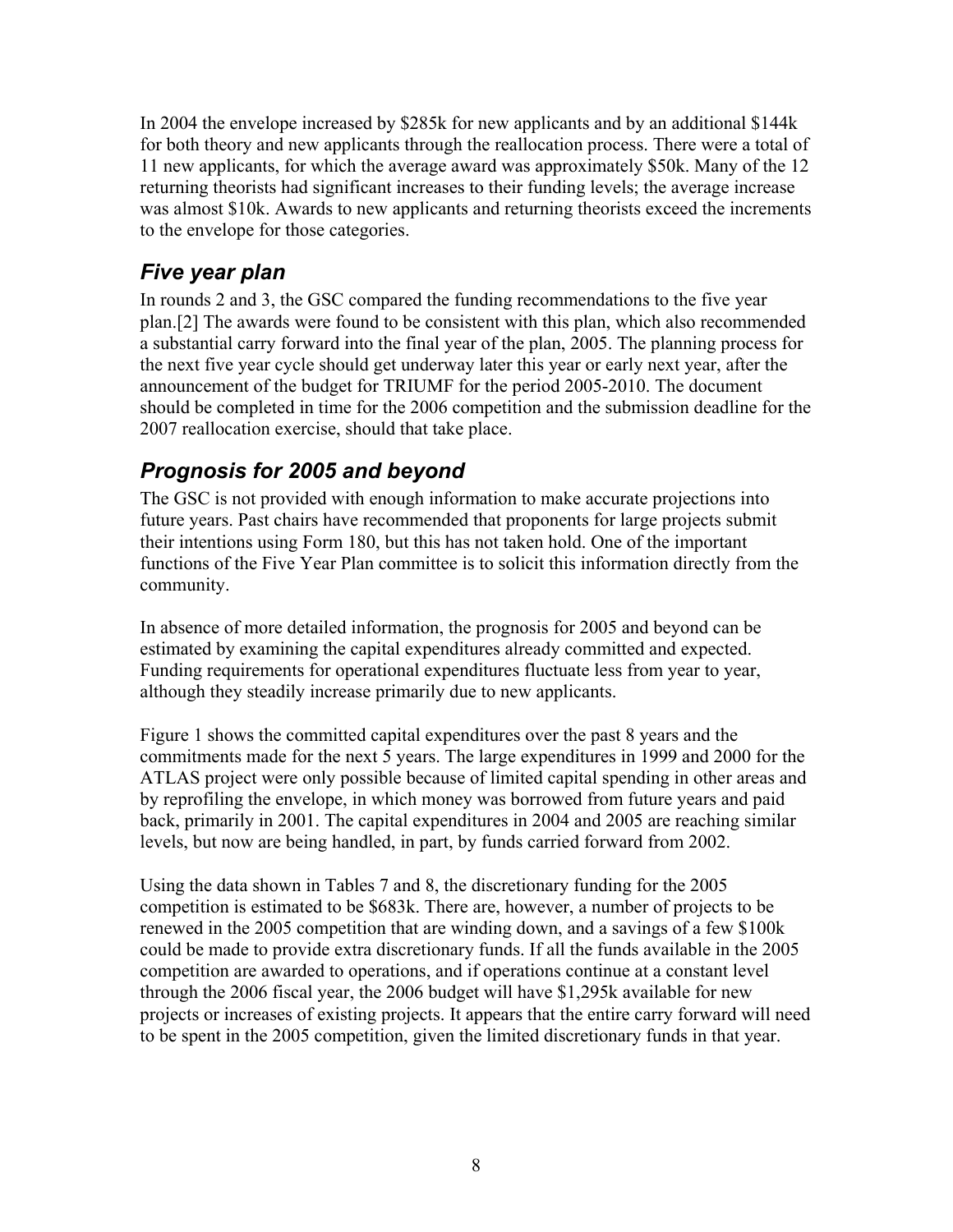<span id="page-8-0"></span>

**Figure 1:** Capital expenditures (in k\$) for the years 1996-2008 as of March 2004.

|                              | <b>FY2002</b> | <b>FY2003</b> | <b>FY2004</b> | <b>FY2005</b> |
|------------------------------|---------------|---------------|---------------|---------------|
| Base envelope                | 20,940        | 21,170        | 21,515        | 21,886        |
| Carry forward                | $-50$         | 799           | 764           | 588           |
| Other increments*            | 250           | 768           | 371           | 316           |
| RTI/SRO taxes*               | 0             | $-732$        | $-225$        | -137          |
| Overall envelope             | 21,140        | 22,005        | 22,425        | 22,653        |
| Funds already committed      | $-7,352$      | $-12,539$     | $-13,214$     | $-13,478$     |
| <b>Total funds available</b> | 13,788        | 9,466         | 9,211         | 9,175         |
| Number of grant requests     | 80            | 63            | 64            |               |
| Total requested              | 17,475        | 15,108        | 15,589        |               |
| Total awarded                | 12,989        | 8,701         | 8,623         |               |
| <b>Balance</b>               | 799           | 764           | 588           |               |

**Table 7:** Budget data (in k\$) as known after the 2004 competition

\* estimates for FY2004 and FY2005

**Table 8:** Data used for simple estimates of the discretionary funds are shown for the 2003 – 2006 competitions. All amounts are in k\$. The term b corresponds to the multiyear awards given for 2006 in the 2005 competition. The term c corresponds to the single year operating grants given for 2005 in the 2005 competition. The 2006 estimates are shown for a worst case scenario, in which the 2005 competition spends its available budget on operations ( $b + c = 9,175$ ). The bottom row shows the amounts requested for new grants and increases to renewal of operating grants. The discretionary funds can be allocated to these areas.

|     |                                        | 2003   | 2004   | 2005   | 2006        |
|-----|----------------------------------------|--------|--------|--------|-------------|
| ΙA  | Overall envelope                       | 22,005 | 22,425 | 22,653 | 22,203      |
| IB. | Continuing grants                      | 12,539 | 13,214 | 13,478 | $4,939 + b$ |
|     | C Operating renewal from previous year | 5,512  | 7,841  | 8,492  | $6,794+c$   |
| ID  | Estimated discretionary funds (A-B-C)  | 3,954  | 1,370  | 683    | 1,295       |
|     | New and increased operating requests   | 9,596  | 7,748  | ົ      |             |